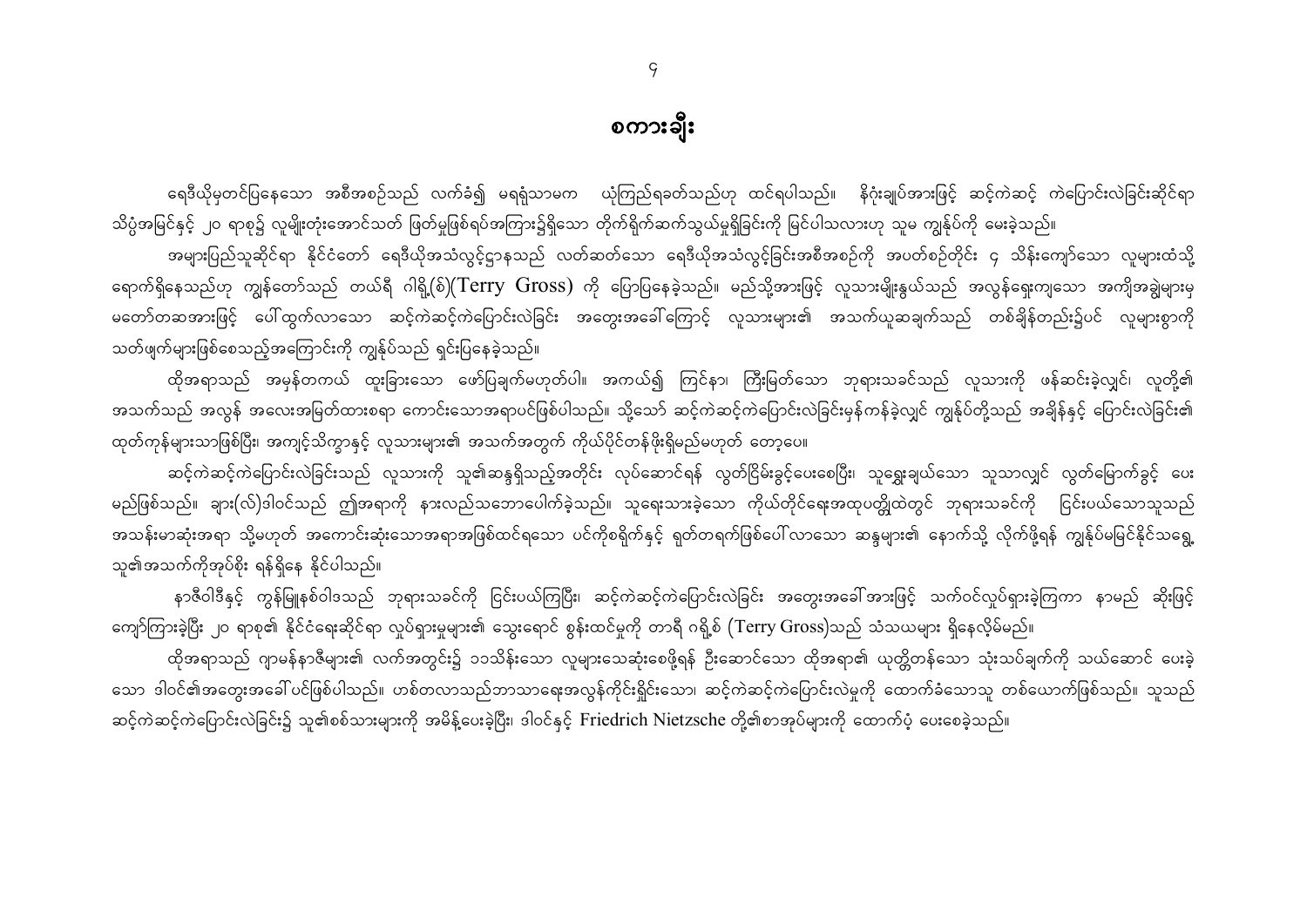ဟစ်တလာသည် ယုတ်ညံ့သော မျိုးနွယ်စုများဆိုသည့် အဖွဲ့များကို ဖယ်ထုတ်ခြင်းအားဖြင့် အင်အားကြီးသောမျိုးနွယ်ကို ဖန်တီးရန် ဆုံးဖြတ်ခဲ့သည်။ ဒါဝင်၏ နောက်ကိုလိုက်ကာ အေရန် (Aryan)သည် အခြားသောမျိုးနွယ်များ (ဂျူးများအပါအဝင်၊ ဂျက်ပစီများ၊ စလဗ် လူမျိုးများစသည့်တို့ ) ထက်သာလွန်သည်ဟု သူယုံကြည်ခဲ့သည်။

အဘယ့် ကြောင့်ဆိုသော် နာဇီများသည် ဂျူးလူမျိုးများက ဂျာမန်လူမျိုးများကို လက်ထက်ခြင်းသည် ဥပဒေနှင့် ဆန့်ကျင်သောအရာအဖြစ် ပြုလုပ်ခဲ့ခြင်း ကြောင့်ပင်ဖြစ်ပါသည်။ သန်မာဆုံးသောသူများသည် လွှမ်းမိုးခြယ်လှယ်ရမှာဖြစ်ပြီး၊ အမြင့်ဆုံးကိုယ်ပိုင်သဘာဝကို စွန့်လွတ်ခြင်းအဖြစ် ပေါ်လွင်စေမည့် အားနည်းသော သူများနှင့် အပေါင်း အသင်းမဖြစ်သင့်ပါ။ မွေးရာပါ အားနည်းသောသူများသာလျှင် ရက်စက်သကဲ့သို့ ဤအခြေခံသဘောတရား အပေါ်တွင် ကြည့်နိုင်ပါသည်။ အကယ်၍ သူပြုလုပ်ခဲ့ မည်ဆိုလျှင် ထိုအရာသည် ပြုလုပ်ရုံမျှသာဖြစ်သည် အဘယ့်ကြောင့်ဆိုသော် သူသည် အားနည်းသောသဘာဝနှင့် အတွေးအခေါ် ကျဉ်းမြောင်းသောကြောင့် ပင်ဖြစ်ပါသည်။ ထိုကဲ့သို့သော နိယာမကြောင့်ဆင့်ကဲဆင့်ကဲပြောင်းလဲခြင်း၏ လုပ်ငန်းစဉ်ကို တိုက်ရိုက်မလုပ်ဆောင်ခြင်းပင်ဖြစ်သည်။ (ႇ) ထို့နောက် အမြင့်ဆုံးသော ဇီဝအသက်၏ တိုးတက်မှုသည် စိတ်ကူးနှင့် ကြံစည်၍ရသောအရာဖြစ်လိုမ်မည်မဟုတ်ပေ။

ဟစ်တာသည် ဆင့်ကဲဆင့်ပြောင်းလဲခြင်းကို အရှိန်မြင့်တင်ရန်နှင့် ထိုအရာတစ်ခုတည်းကိုသာကူညီရန် ကြိုးစားခဲ့သည်။ ၁၉၄၀ခုနှစ်၌ ဗြိတိသျှ ဆင့်ကဲဆင့်ကဲပြောင်းလဲ ခြင်းဝါဒီဖြစ်သော ဆရာ အာသာ ကိန့် (Arthur Keith) က ကျွန်ုပ် အဆက်မပြတ်ထိန်းသိမ်းထားသကဲ့သို့ "ဂျာမန်ခေါင်းဆောင် ကြီးဟစ်တာလာသည် ဆင့်ကဲဆင့်ကဲ ပြောင်းလဲခြင်း ဝါဒီတစ်ယောက်ဖြစ်သည် ဟု ရေးသားခဲ့သည်။ "သူသည် ဆင့်ကဲဆင့်ကဲ ပြောင်းလဲခြင်း၏ အယူအဆကို ဂျာမနီ၏ လက်တွေ့ကျသော အတည်ပြု ချက်ပြုလုပ်ရန် သတိရှိစွာ ရှာဖွေခဲ့သည်။ သန်းပေါင်းများစွာတို့သည် ဒုက္ခဆင်းရဲကို နှတ်ဖြင့်မပြောဆိုနိုင်သောပုံစံများဖြင့် သေခဲ့ကြသည် အဘယ့်ကြောင့်သော် ဆင့်ကဲဆင့်ကဲ ပြောင်းလဲခြင်း ဝါဒကြောင့်ပင်ဖြစ်ပါသည်။ ကိန့်သည်လည်း ဆင့်ကဲဆင့်ကဲပြောင်းလဲခြင်းနှင့် လူ့ကျင့်ဝတ် ဆိုသည့် သူရေးသားထားသည့် စာအုပ်ထဲ၌ ပြောထားသည်မှာ "ဂျာမ နီနိုင်ငံ၏ ခေါင်းဆောင်သည် အယူအဆထဲ၌ရှိသော ဆင့်ကဲဆင့်ကဲပြောင်းလဲခြင်းဝါဒီတစ်ယောက်သာမက သန်းပေါင်းများစွာသောသူတို့၏ တန်ဖိုးကို သိသကဲ့သို့ ထိုအထဲ၌ ရှိသောပြင်းထန်မှုကို ကျင့်သုံးခဲ့သည်။

ဒါဝင်သည် သူ၏ မျိုးစိပ်များ၏ ဇစ်မြစ်စာအုပ်ကို မထုတ်ဝေခင် ကာလ် မာစ် (Karl Marx)သည် ကွန်မြူနစ် မူဝါဒကြေညာစာတမ်းကို ရေးသားခဲ့သည်။ သို့သော် ကွန်မြူနစ်ဝါဒသည် ဆင့်ကဲဆင့်ကဲပြောင်း လဲခြင်းကို ကိုယ်တိုင် ကိုယ်ကျ အကြွေးတင်ရှိခဲ့သည်။ ကွန်မြူနစ်ဝါဒတည် ထောင်သူ မာစ်  $(Marx)$  သည် ဆင့်ကဲဆင့်ကဲပြောင်းလဲ ခြင်း၌ရှိသော သူ၏ ဘုရားမရှိသော ကမ္ဘာ့အမြင်အတွက် အယောင်ဆောင်သိပ္ပံဆိုင်ရာ အုတ်မြစ်ဖြစ်သော သူလိုအပ်သည့်အရာကို ရှာဖွေတွေရှိခဲ့သည်။ မာစ် သည် Friedrich Engels ထံသို့ရေးခဲ့သည်မှာ "ဒါဝင်၏ ဇစ်မြစ်သည် ကျွန်ုပ်တို့၏ အယူအဆအတွက် သဘာဝတရားနှင့်ဆိုင်သော သမိုင်း၌ အခြေခံထားသောအရာများပါဝင်သည့် စာအုပ် တစ်အုပ်ဖြစ်သည်" ဟုရေးသားခဲ့သည်။ မာစ်သည် ဒါဝင်ထံသို့ ဒက်စ် ကာပီတယ် (Das Kapital)ကို နှစ်မြှုပ်ထားချင်ခဲ့သည်။ သို့သော်လည်း ဒါဝင်၏ အမျိုးသမီးသည် ကာလ်မာစ်နှင့်အတူ သူမ၏ အမျိုးသားအဖွဲ့အစည်းတွင် သူ၏ မကျေမနပ်ဖြစ်ခြင်းကို သိအောင်ပြုလုပ်ခဲ့သောကြောင့် ရွေးချယ်ခဲ့သည်။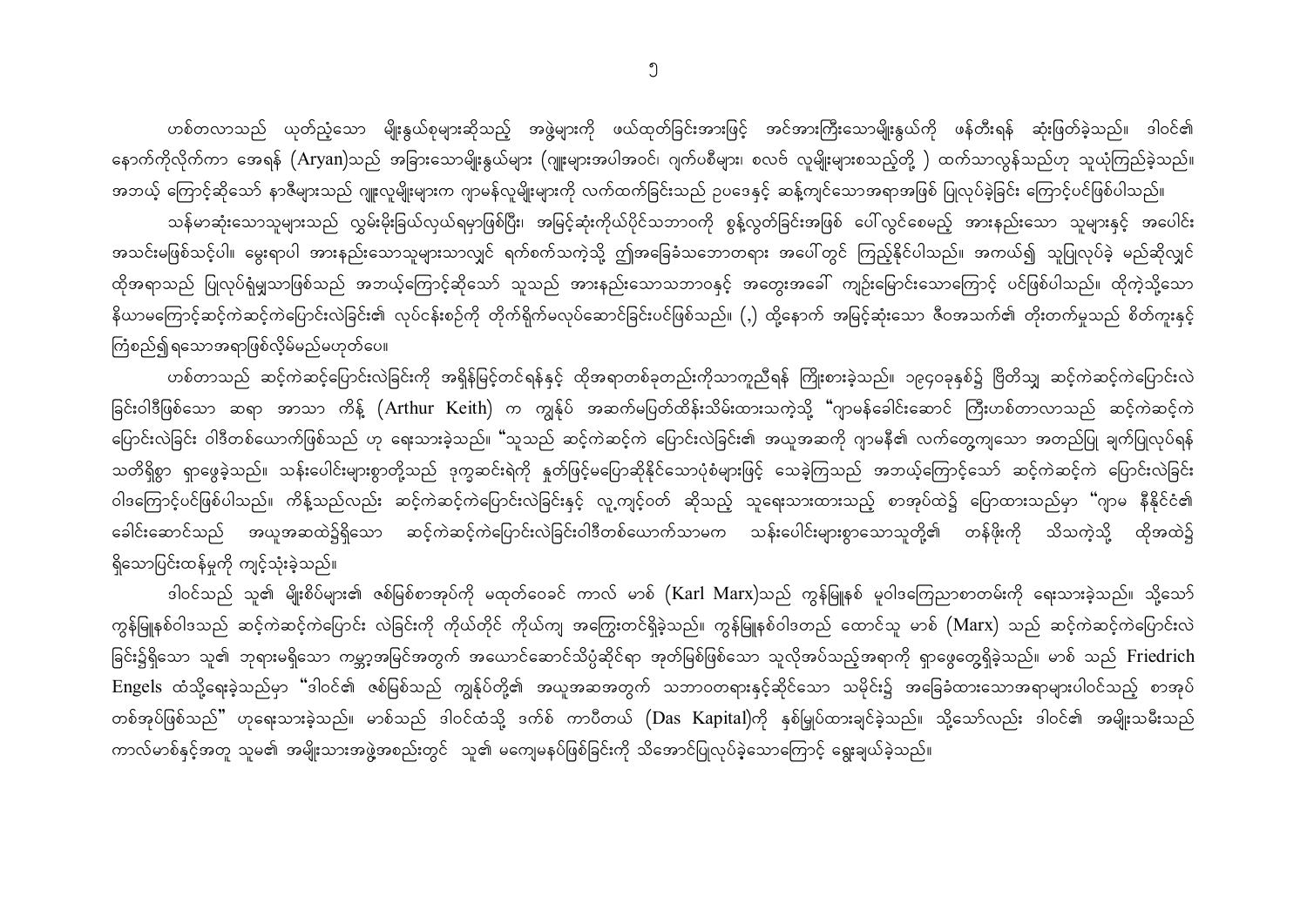ဒါဝင်သည် ယုံကြည်ချက်ကို အဆုံးထိထားခဲ့သည်ဟု ပြောဆိုခဲ့သော Vladimir Leninသည် တရိစ္ဆာန်များနှင့် ဟင်းသီး ဟင်းရွက်မျိုးစိပ်များသည် အခွင့်အရေးကြောင့် ဖြစ်ခြင်းမှလွဲ၍ တစ်ခုနှင့် တစ်ခု ဆက်နွယ်မှုမရှိဘဲ၊ သူတို့သည် ဘုရားသခင်၏ ဖန်ဆင်းခြင်းခံရ သောအရာများဖြစ်ပြီး၊ ထိုအကြောင်းကြောင့် ပြောင်းလဲ၍မရသော အရာ များဖြစ်ကြသည်ဟု ပြောဆိုခဲ့သည်။ ကွန်မြူနစ်ဝါဒ၏ လက်မရွံနောက်လိုက် ဂျိုးဇက်ဖ်စတာလင် (Josef Stalin)သည် ကျမ်းစာကျောင်း၌ ဒါဝင် စာဖတ်နေသောအချိန်တွင် ငယ်ရွယ်သော ဘုရားမဲ့ဝါဒီတစ်ယောက်ဖြစ် နေခဲ့သည်။

ထိုကွန်မြူနစ်ခေါင်းဆောင်များနှင့် အခြားသောသူများသည် ဘာသာရေးစစ်ပွဲများနှင့်ပေါင်းပြီး အသက်ခံခဲ့ရသော လူဉီးထက်ပို၍ သတ်ဖြတ်ခဲ့သည်။ ကွန်မြူနစ်ဝါဒ၏ "ကြမ်းတမ်းသော ထင်မြင်ချက်"ဆိုသည့် စာအုပ်အနက်ရောင်သည် "သန်း ၁၀၀ နီးပါးသော လူများကို သတ်ဖြတ်ခဲ့သည်။ စတာလင်၊ မာ့အို၊ ပိုလ်ပွတ် နှင့် အခြားသော သူများသည် အချိန်တိုင်း လူများစွာကို သတ်သော နာမည်ကျော် လူသတ်သမားများဖြစ်ကြပြီး၊ သူတို့သည် ဆင့်ကဲဆင့်ကဲပြောင်းလဲခြင်းကို ချီးမွမ်းခဲ့ကြသည်။

ဟုတ်ပါသည်။ အတွေးအခေါ် များတွင် အကျိုးဆက်များရှိပါသည်။ ဆင့်ကဲဆင့်ကဲပြောင်းလဲခြင်း အခြေအနေ၌ မြောက်မြားစွာ သေစေနိုင်သော အသီးပင်ဖြစ်ပါသည်။ သို့သော်လည်း ဆင့်ကဲဆင့်ကဲပြောင်းလဲခြင်းသည်မကောင်းသော အကျိုးဆက်များကို ဦးဆောင်သော အတွေးအခေါ် မဟုတ်ပါ။ ထိုအရာသည် မှားယွင်းသော အတွေး အခေါ် သာဖြစ်ပါသည်။ ဆင့်ကဲဆင့်ကဲ ပြောင်းလဲခြင်းသည် အချက်အလက်တစ်ခုမဟုတ်ပါ။ သိပ္ပံဆိုင်ရာ အယူအဆတစ်ခုလည်း မဟုတ်ပါ။ ဗြိတိသျှ နက္ခတ္တဗေဒပညာရှင် ဆရာ Fred Hoyle ပြောသကဲ့သို့ အယူအဆသည် ဇီဝအခြေခံမော်လီးကျူးများမှကြီးထွားလာသည် သာမက အသက်ရှင်လျှက်ရှိသော ဆဲလ်များ၏ အလုပ်လုပ်နေသောအ စီအစဉ်သည် ကမ္ဘာပေါ်၌ရှိ အဓိပ္ပါယ်မရှိသော အမြင့်ဆုံးနိယာမ၏ အထောက်အထားသည် ကမ္ဘာဦးကာလ အင်္ဂါအစိတ်အပိုင်းနှင့် ဆိုင်သော ပေါင်းစည်းမှု၌ ပြောင်းလဲခြင်းအားဖြင့် ရောက်ရှိလာ နိုင်ခဲ့ကြသည်။

ဖန်ဆင်းခြင်းကို သင်ကြားသော ကျောင်း၏ ဒါရိုက်တာဖြစ်သူ တွမ် ဒီရိုဆာ (Tom Derosa)သည် ဟစ်တလာ၏ သေနပ်ဆံဖြစ်လာသည့် ဒါဝင်၏ မှတ်စုများအားဖြင့် အသိဉာဏ်ရှိသောလမ်းစဉ်ကို ခြေရာခံခြင်းအားဖြင့် ထိပ်တန်း အလုပ်ပြီးစီးခဲ့သည်။ သူသည် ဘာကြောင့် ဆင့်ကဲဆင့်ကဲပြောင်းလဲခြင်းသည် မှားယွင်းသည် သာမက ထိုအရာထဲ၌ အဆိပ် ဖြစ်စေသည်ဆိုသည့် အရာများအားဖြင့် မြောက်မြားစွာသော ဉပမာများကိုဝေမျှခဲ့သည်။ ထိုအရာသည် ခိုင်မြဲစွာ ဆုပ်ကိုင်ထားခြင်းဖြစ်ပြီး သေချာစွာဖတ်ရှုခြင်းနှင့် ကျယ်ပြန်သော အာရုံစူးစိုက်မှုသည် ထိုက်တန်သည့် ဗဟုသုတပေးသောဖြစ်ရပ်ပင်ဖြစ်ပါသည်။ သေစေနိုင်သော ဆင့်ကဲဆင်ကဲပြောင်းလဲခြင်း၏ အသီးသည် အသိညာဉ်ကို ပွင့်စေခြင်းနှင့် အဘယ့်ကြောင့် ကျွန်ုပ်တို့ခရစ်ယာန်များ အဖြေပေးရန်နှင့် ဆင့်ကဲဆင့်ကဲ ပြောင်းလဲခြင်း၏ မှားယွင်းသောပြောဆိုမှုများကို ချေပရန် ထင်ရှားသော ဆင်ခြင် ဉာဉ်ပေးခြင်းပင်ဖြစ်ပါသည်။

ဤစာအုပ်သည် ပြင်သစ် ဇီဝဗေဒပ ညာရှင်ဂျင်ရိုစတန်း (Jean Rostand)သည် "အရွယ်ရောက်သောသူများ အတွက် နတ်သမီးပုံပြင်' ဟုခေါ်ခဲ့သည့် ဆင့်ကဲဆင့်ကဲ ပြောင်းလဲခြင်း၏ ဗိမာန်ကို တစ်စ တစ်စ နှင့်ပြိုလဲရန်နှင့် တစ်ခါတွန်းပို့ခြင်းကိုပေးစွမ်းပြီး၊ ပျက်ဆီးဆုံးရှုံးရန်အ တွက် အသုံးပြုမည့် စာအုပ်အဖြစ် ဆုတောင်းမေတ္တာပို့သပါသည်။